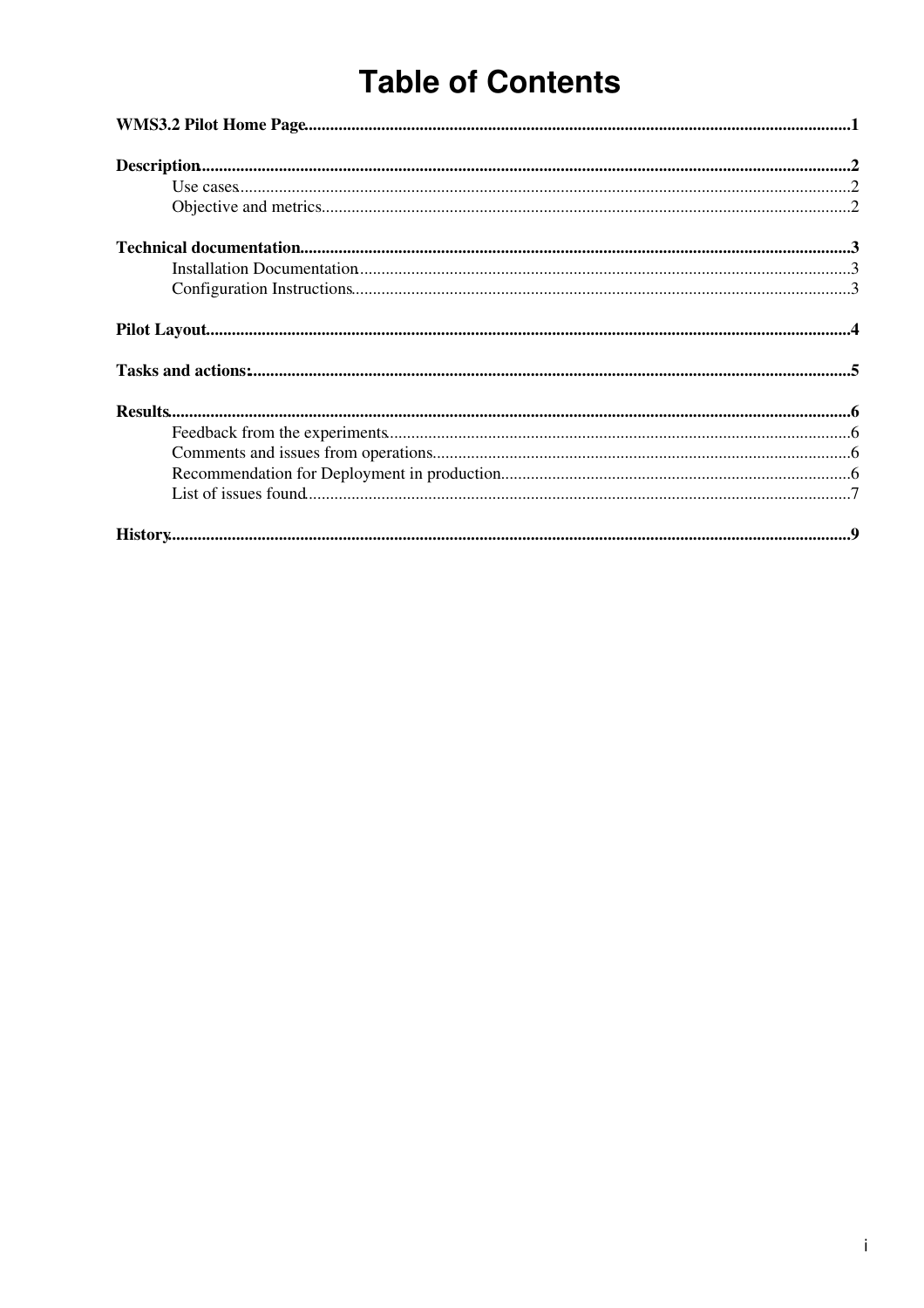- <span id="page-1-0"></span>• Start Date: Mon 03 Aug 2009
- End Date: 20 Aug 2009
- Description: WMS 32. @ CERN
- Coordinators: Maarten Litmaath, Antonio Retico
- Contact e-mail: wms-operations@cern.ch (WMS Operations at CERN)
- Status : Closed
- [Related meetings](https://twiki.cern.ch/twiki/bin/view/LCG/PPIslandKickOff)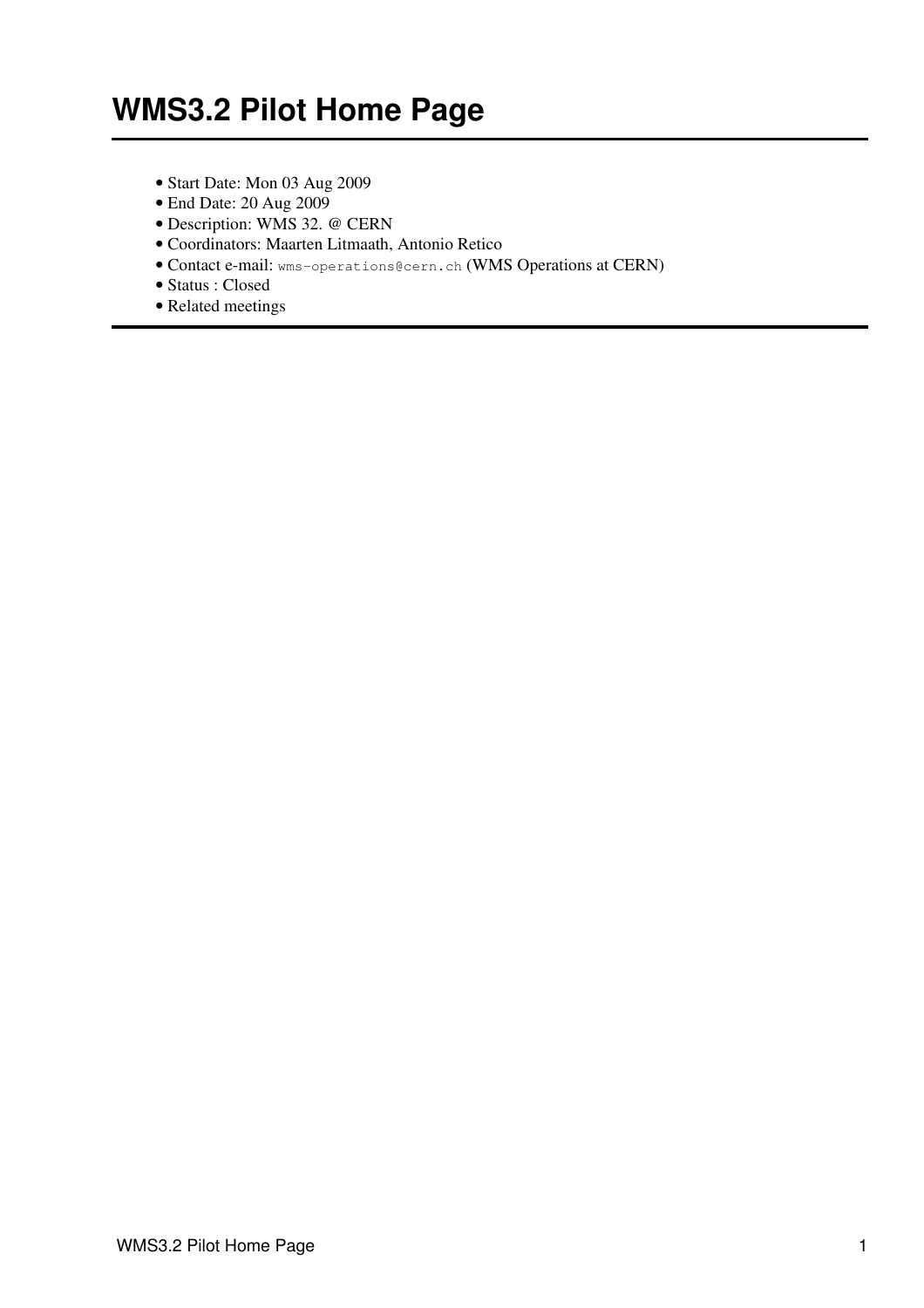# <span id="page-2-0"></span>**Description**

A WMS at cern is installed starting with the version currently in PPS and certification

wms219.cern.ch runs these WMS patches:

<https://savannah.cern.ch/patch/index.php?2597>@

<https://savannah.cern.ch/patch/index.php?2896>

<https://savannah.cern.ch/patch/index.php?3044>

<https://savannah.cern.ch/patch/index.php?3156> <-- in certification

It also has this LB patch, except for its YAIM component :

<https://savannah.cern.ch/patch/index.php?2848>

For some reason the node still has glite-yaim-lb-4.0.2-1 instead of glite-yaim-lb-4.1.0-1;

### <span id="page-2-1"></span>**Use cases**

The WMS will be left operating with standard load from the 4 experiments.

### <span id="page-2-2"></span>**Objective and metrics**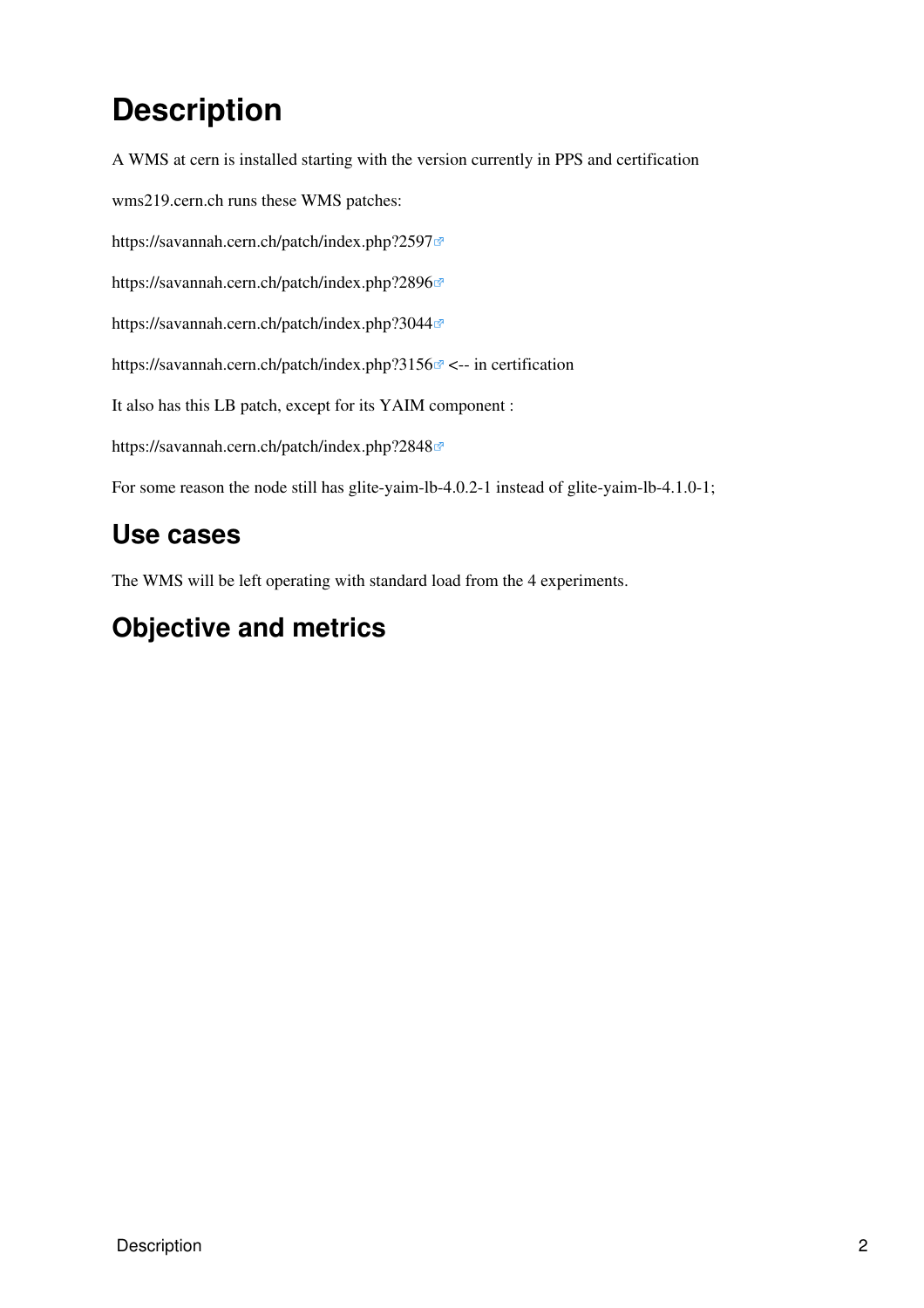# <span id="page-3-0"></span>**Technical documentation**

### <span id="page-3-1"></span>**Installation Documentation**

Patches installed from PPS + Patch repository in certification

## <span id="page-3-2"></span>**Configuration Instructions**

standard YAIM configuration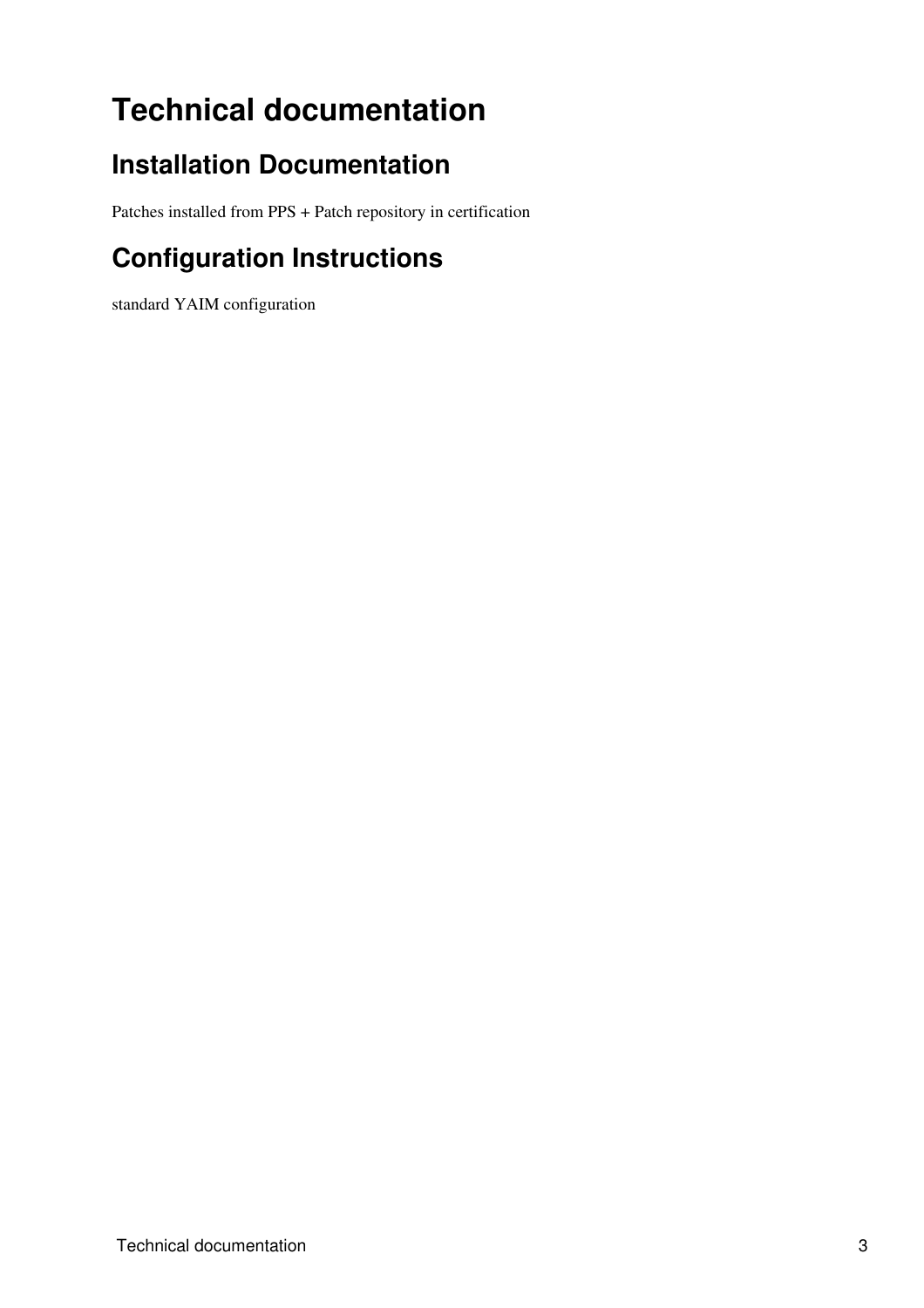# <span id="page-4-0"></span>**Pilot Layout**

wms219.cern.ch is the only machine running WMS 3.2 at CERN. The node supports the four EXP VOs + ops and dteam.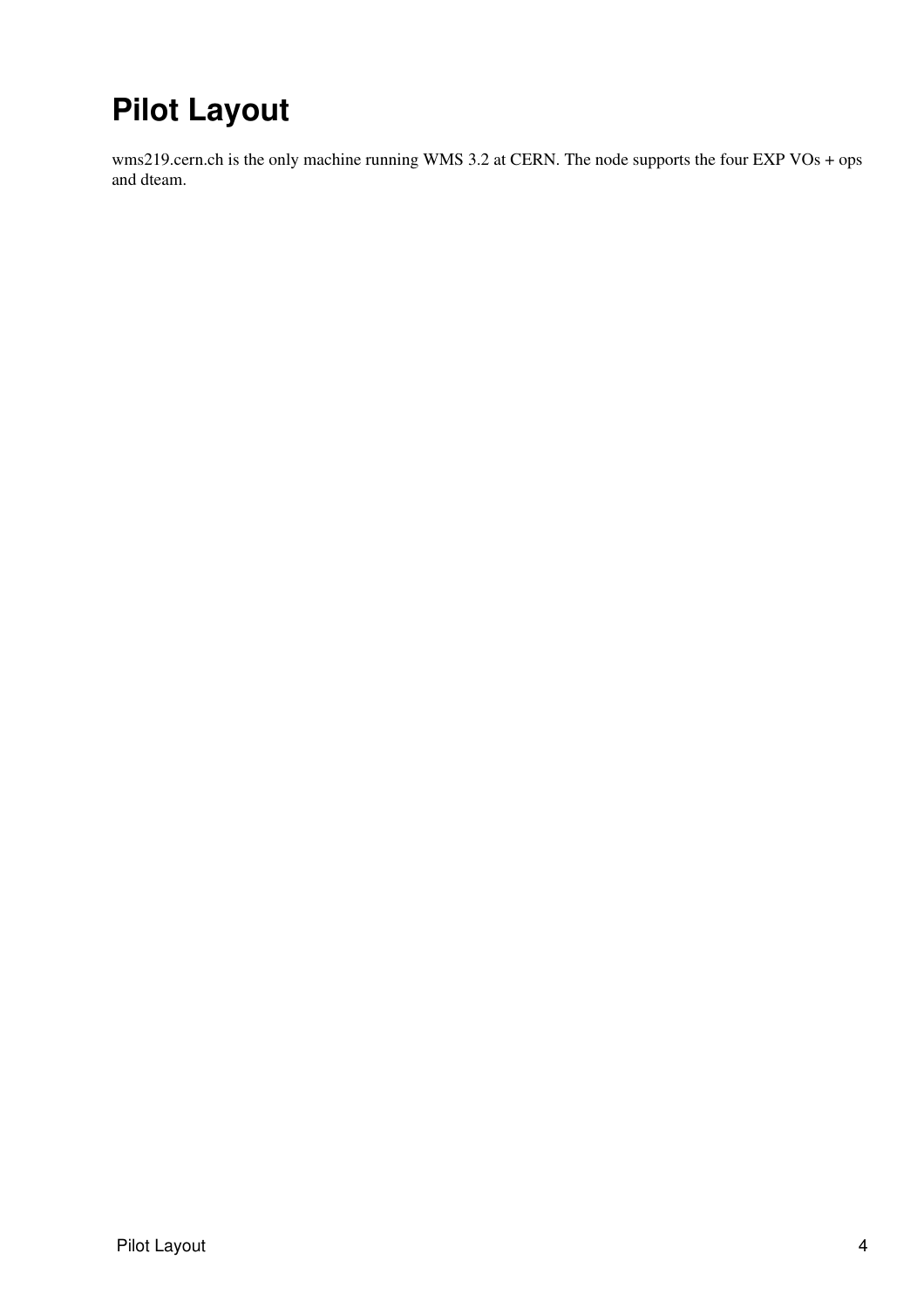## <span id="page-5-0"></span>**Tasks and actions:**

Actions for SA1 are tracked via the TASK:XXXX $\alpha$  available from the [PPS task tracker](http://www.cern.ch/pps/index.php?dir=./ActivityManagement/SA1DeploymentTaskTracking/&)  $\alpha$ 

Tasks for other participants are tracked here

| <b>Assigned to</b> | Due date | <b>Description</b>                           | State | <b>Closed</b>            | <b>Notify</b> |      |
|--------------------|----------|----------------------------------------------|-------|--------------------------|---------------|------|
|                    |          | Main.CERN_PPS 2007-03-05 Example Action Item |       | 2008-04-16 AntonioRetico |               | edit |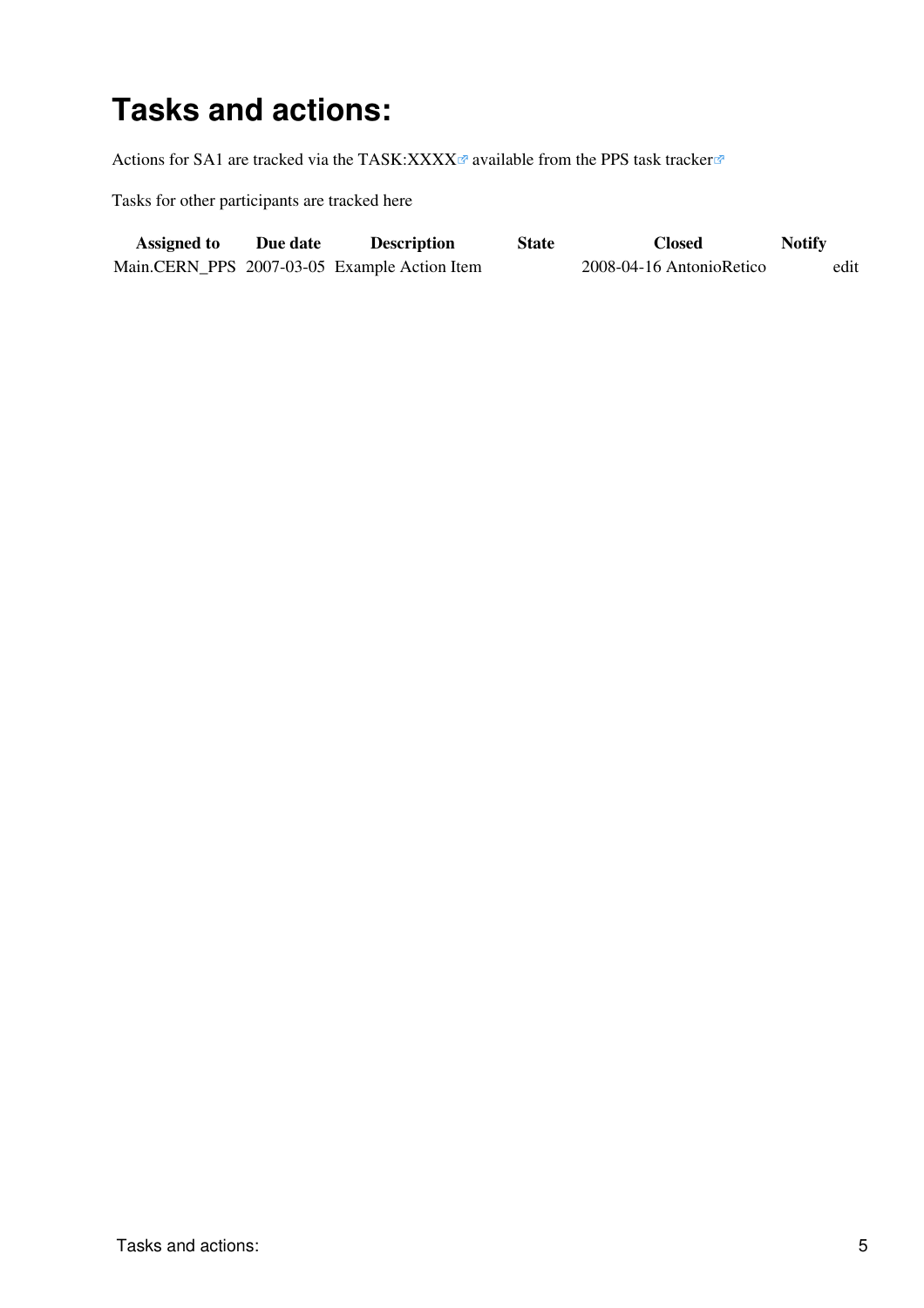## <span id="page-6-0"></span>**Results**

#### <span id="page-6-1"></span>**Feedback from the experiments**

```
---------- Forwarded message ----------
Date: Wed, 5 Aug 2009 02:09:39 +0200 (CEST)
From: Maarten.Litmaath@cern.ch
To: Andrea Sciaba <Andrea.Sciaba@cern.ch>
Cc: Alessandro Di Girolamo <Alessandro.Di.Girolamo@cern.ch>,
     Simone Campana <Simone.Campana@cern.ch>,
     Roberto Santinelli <Roberto.Santinelli@cern.ch>,
     Patricia Mendez Lorenzo <Patricia.Mendez@cern.ch>,
      Nicolo Magini <Nicolo.Magini@cern.ch>, Daniel.Colin.Vanderster@cern.ch,
      "wms-operations (WMS Operations at CERN)" <wms-operations@cern.ch>,
      Johannes Elmsheuser <johannes.elmsheuser@physik.uni-muenchen.de>,
      Antonio Retico <Antonio.Retico@cern.ch>
Subject: WMS 3.2 pilot node wms219 looks good
Hi all,
CMS and LHCb have confirmed that wms219.cern.ch works fine for them
and I did not receive complaints from ATLAS or ALICE either,
so I think we can consider the current set of rpms and adjustments
to the default configuration satisfactory.
We now can proceed with the formal release procedure.
I will supply details to the certification and release teams.
Thanks,
```

```
 Maarten
```
#### <span id="page-6-2"></span>**Comments and issues from operations**

Maarten: [to get in synch with PATCH:2848]

- wms219 reconfigured with glite-yaim-lb-4.1.0-1
- bunch of test jobs submitted : all looks normal.
- 2k more jobs submitted: looking for unexpected increases in disk usage. No new processes in "top".
- after a day with 8561 Condor-G jobs, including 5k (sic) "ops" jobs spread all over the grid, there is no sign of real trouble. The only remarkable fact seems to be a new memory consumption record for the Workload Manager:

| PID USER   |  | PR NI VIRT RES SHR S %CPU %MEM |  |  | TIME+ COMMAND |                                                           |
|------------|--|--------------------------------|--|--|---------------|-----------------------------------------------------------|
| 9387 glite |  |                                |  |  |               | 25 0 3184m 3.0g 5892 S 0.0 19.3 477:11.92 glite-wms-workl |

For the gLite 3.1 code I have seen up to 2.7 GB (higher values not excluded).

• I think we can go ahead with the release after the formal certification of patch #3156 and with the release notes I detailed earlier.

Cheers, Maarten

#### <span id="page-6-3"></span>**Recommendation for Deployment in production**

When we go ahead with the release to production, the following should be part of the release notes:

- In /opt/glite/etc/glite\_wms.conf the "--ftpconn" values typically need to be increased from 30 e.g. to 300, to avoid the limiter refusing jobs too frequently.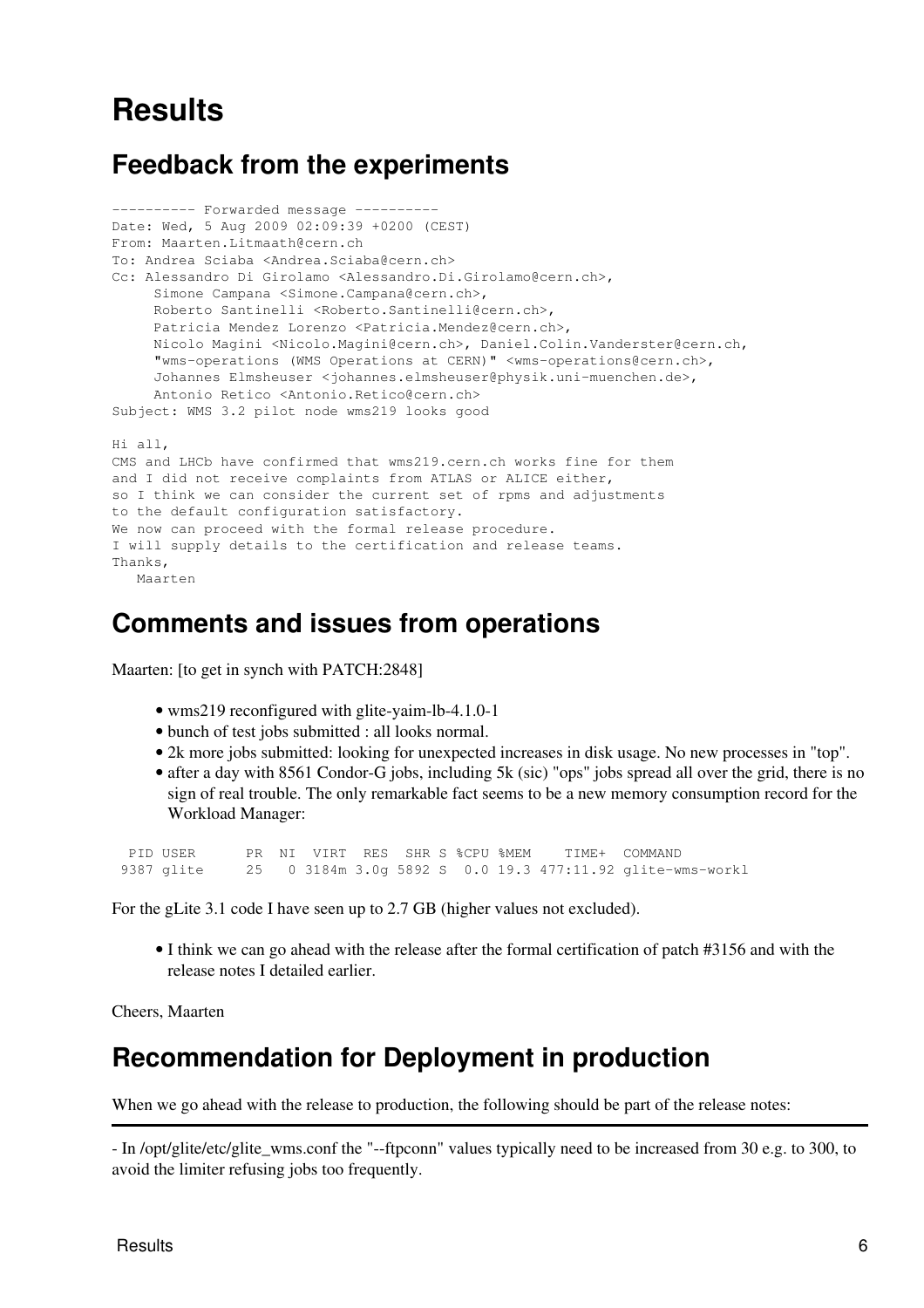#### PpsPilotWMS32 < LCG < TWiki

Bug:<https://savannah.cern.ch/bugs/?53297>

- In /opt/globus/etc/gridftp.conf "connections\_max" typically needs to be increased e.g. from 50 to 500, to avoid GridFTP connections being refused too quickly. Site-info.def should be adjusted:

GRIDFTP\_CONNECTIONS\_MAX=500

- The WMProxy logging is fairly useless at its default level, so the admin may want to increase it from 5 to 6.

Bug:<https://savannah.cern.ch/bugs/?53294>

Until the issues have been addressed by future YAIM versions, the WMS admin can create a file /opt/glite/yaim/functions/post/config\_glite\_wms with the following function to let YAIM adjust the parameters in its post-configuration step:

```
config_glite_wms_post()
{
    perl -i -pe '
    BEGIN {
      $flag = 0;\lambdas/(-ftpconn) \d+/$1 300/;
    /^\s*WorkloadManagerProxy/ && ($flag = 1);
   $flag & S/(LogLevel *=) * \d+ / $1 6/ & ($flag = 0); ' /opt/glite/etc/glite_wms.conf
     /opt/glite/etc/init.d/glite-wms-wmproxy restart
}
```
- The Workload Manager is observed to take even more memory than seen with the WMS 3.1 code and therefore may need to be restarted regularly.

Bug:<https://savannah.cern.ch/bugs/?54144>

Example cron job:

```
# cat /etc/cron.d/restart-wm
16 2 * * * root (date; /opt/glite/etc/init.d/glite-wms-wm restart) >> /var/log/restart-wm.log 2>&1
```

| Issue                                                                | Reported   | $\text{Bug}(s)$      | Status                                                                                 | Open/Closed |
|----------------------------------------------------------------------|------------|----------------------|----------------------------------------------------------------------------------------|-------------|
|                                                                      | ЮV         |                      |                                                                                        |             |
| WMS $3.2$ job<br>wrapper template<br>fails when 3.1<br>version works |            |                      | operations BUG:53078 fix certified in PATCH:3156                                       | closed      |
| <b>WMS</b> 3.2<br>generates<br>unusable<br><b>BrokerInfo</b> file    | operations |                      | BUG:53448 fix certified in PATCH:3156                                                  | closed      |
| [ yaim-wms ]<br>glite_wms.conf<br>hardcoded<br>parameters            |            | operations BUG:53297 | issue for release notes described at<br>https://savannah.cern.ch/bugs/?48479#comment8@ | open        |

#### <span id="page-7-0"></span>**List of issues found**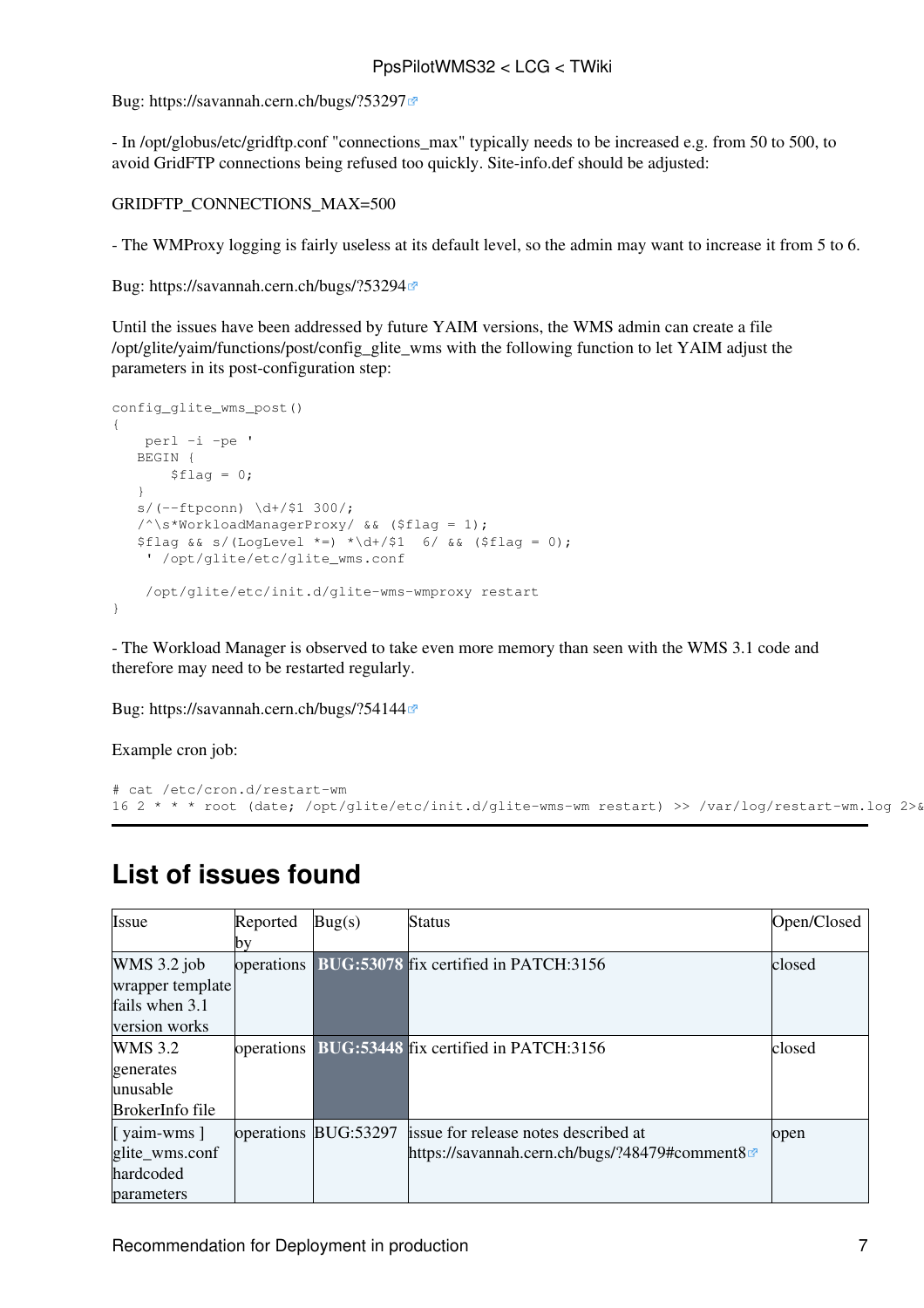#### PpsPilotWMS32 < LCG < TWiki

| glite-brokerinfo  | developer |                           | BUG:53686 Integration candidate       | open   |
|-------------------|-----------|---------------------------|---------------------------------------|--------|
| does not evaluate |           |                           |                                       |        |
| attribute         |           |                           |                                       |        |
| references        |           |                           |                                       |        |
| Some              | developer |                           | BUG:53706 fix certified in PATCH:3156 | closed |
| information is    |           |                           |                                       |        |
| missing in the    |           |                           |                                       |        |
| BrokerInfo file   |           |                           |                                       |        |
| <b>WMS</b> 3.2    |           | operations BUG:54144 None |                                       | open   |
| Workload          |           |                           |                                       |        |
| Manager           |           |                           |                                       |        |
| memory leak?      |           |                           |                                       |        |

There are currently no open critical issues